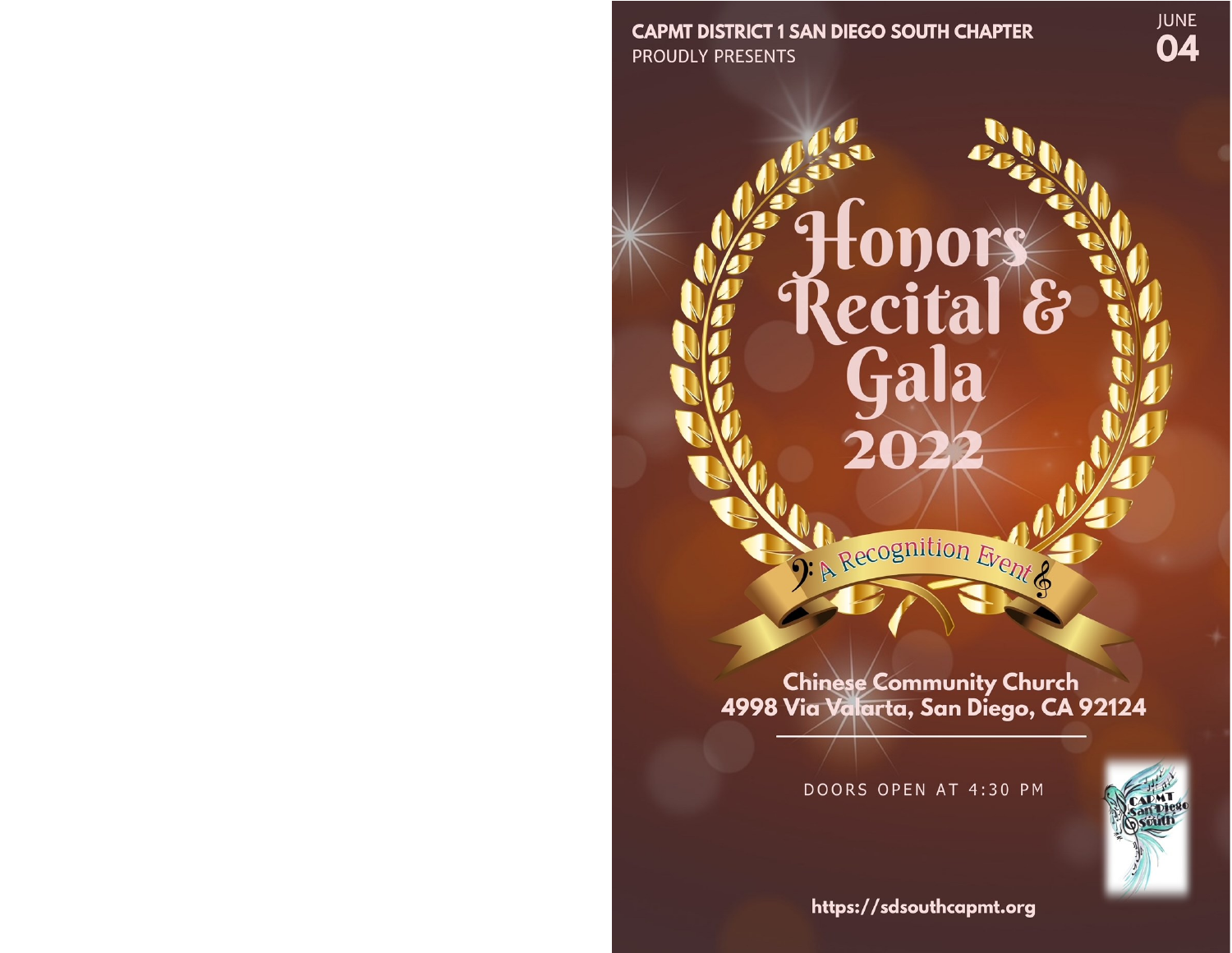



### **Special Thanks**

**Donors & Sponsors:** AKQUIR LLC Louise Lu **Parents, family members, friends, supporters, and volunteers**

**All Members of CAPMT 1 San Diego South Chapter**

**CAPMT District 1 Director:** Magdolna Bornemisza

#### **CAPMT District 1 Executive Board 2021-2022**

President: Rowena F. Asuncion Vice-President: Sonya Schumann, DMA Secretary: Rowena Asuncion Treasurer: Magdolna Bornemisza Advisory Board: Lu-Yan Guo, Timothy Broadway, Leslie Olson

### **Program and Event Chairs, 2021-2022**

Piano Auditions, Ensemble Auditions : Rowena Asuncion Honors Competition and Contemporary Music Competition: Rowena Asuncion MTNA Fall Festival: Erica Calvert, Rowena Asuncion Piano Masterclass: Rowena Asuncion, Magdolna Bornemisza Spring Pop Festival: Erica Calvert, Sonya Schumann Senior Scholarship Auditions: Magdolna Bornemisza, Leslie Olson San Diego Young Protégé Music Competition: Lu-Yan Guo, Rowena Asuncion Concerto Competition: Lu-Yan Guo, Fei-Fei Soong Royal Conservatory Music Certificate Program: Rowena Asuncion, Belinda Juang

Audit Committee 2021-2022: Timothy Broadway, Leslie Olson

HRG Committee 2022: Lu-Yan Guo, Fei-Fei Soong, Magdolna Bornemisza, Rowena Asuncion

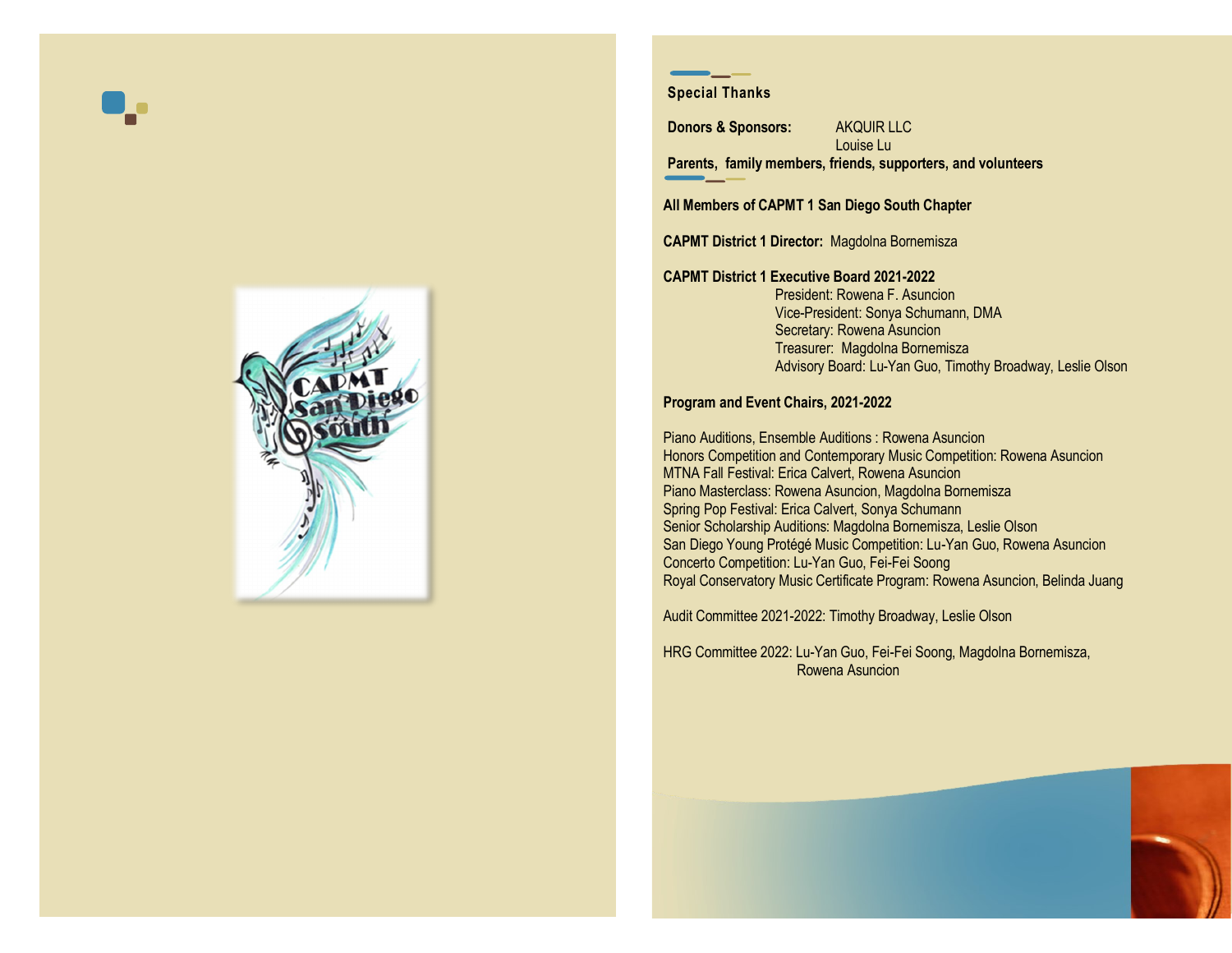### **Purpose:**

This annual culminating activity aims:

To recognize and honor talented and top-performing students of San Diego from teachers and members of California Association of Professional Music Teachers San Diego South Chapter,

To recognize and honor the teachers and mentors of these students,

To showcase the talents of these selected students, including senior scholarship awardees.

To recognize and award the Chapter Member of the Year,

To acknowledge and celebrate the works and services of all teachers, students, volunteers, supporters, and donors of San Diego South Chapter.

## **Student Eligibility:**

All First Prize Winners of SDSC Competitive Events All First Prize Winners of CAPMT State Competitive Events Selected Top Scorers from District and State Piano & Ensemble Auditions All Adjudicator's Pick selected from SDSC non-competitive events Chosen Studio Representatives from teacher members of SDSC RCM Gold Medalists, State, and Regional Certificate Winners Recipients of the High School Senior Scholarship Award



# **CAPMT San Diego South Chapter**

Contact us: Visit us: Email: sdsouthcapmt@gmail.com https://sdsouthcapmt.org<br>Tel. No. (858) 376-7548 Facebook: CAPMT Sar

Facebook: CAPMT San Diego South

## **GENERAL PROGRAM**

## **Doors Open at 4:30 PM**

## **4:45 Program Start**

I. Welcome Remarks

- II. Awarding and Performances of HS Scholarship Recipients Sunny Fan Nicholas Xue
- III. Recognition Awards
	- 2022 Chapter Member of the Year Magdolna Bornemisza 2021 Chapter Member of the Year – Timothy Broadway Member Recognition – Event Chairs, Chapter Officers, Teacher Attendees Donor Recognition – Penny Lee, Louise Lu

IV. Recital 1 (Piano and Voice)

V. Recital 2 (Strings)

VI. Mini-Reception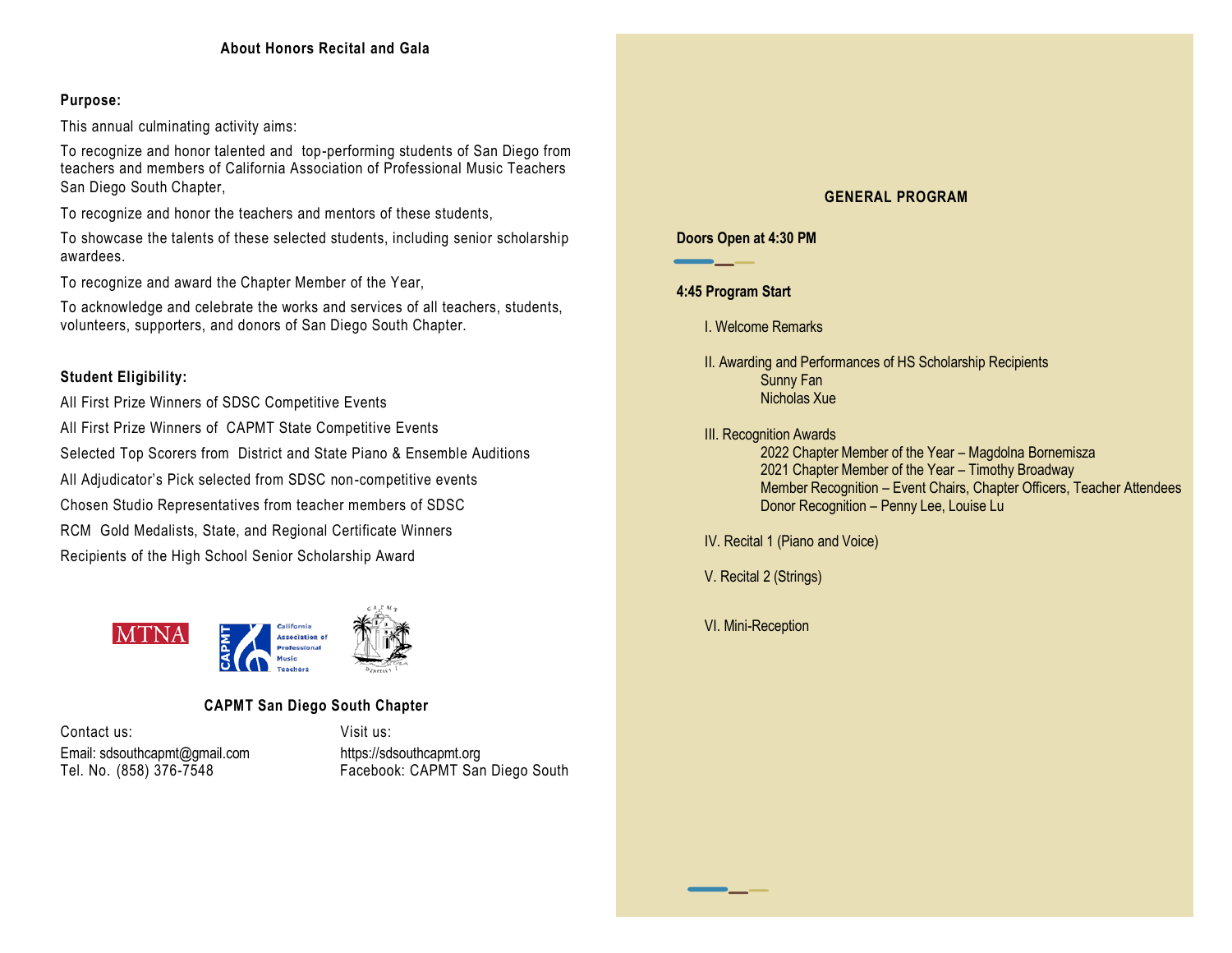

#### **PARTICIPATING STUDENTS 2021-2022**

Arnav Somwal Grace Ma Natalie Krause Vladimir Bayanduryan Avery Yang Greyson Woodall Natasha Mar William Chang Barbara Zhao Halsten Dawa Nathan Chou Xinying Chi Benjamin Guo Henry Hou Nicholas Xue Yanting Zhang Benjamin Li Hope B. Nguyen Nicole Hu Yifan Ren Benjamin Sun Ian Dunkel Nicole Ying Yingtong Mu Brandon Diep Iris Cheng Nikhil Sudame Yiwen Liang Brandon Kim Jade L. Lee Nikita Mouravyov Yunchen Gao Amelia Finell Erica Dong Marco Abarca Samuel Gleason– Rohrer Amelie Hernandez Ethan Diep Maximilian Hajali Sara Kaushish Andre Xu **Ethan Guo** Megan Apostol Scarlet Ruiz Andrew Pu **Eve Yiling Huang** Meryl Chen Selena Xiang Anh Quang Vo Fiona Zhang Mia Kim Simon Gleason-Rohrer Anne Xie Frank Guo Minghui Grace Yao Sunny Fan Anthony Jiang Gabriel Tsai Morgan McMillan Tyler Diep Aria Hajali Gloria Zhai Muhan Wei Violet Luchau Abigail May Thai Daniel Wang Levi Calvert **Robert Morrison** Abigail Stephens Daniel Zhang Lilian Zeng Rohan Mallick Adrienne Ng Duy-Anh Vo Lily Guo Ruby Mu Aiden Liu Eliana Denbel Lucas Zhang Ryan Tang Aiden Pu **Emily Diep** Lucy Mandegar Ryan Zhuang Alicia Liu Eric Mingwei Yao Madelyn Chen Saahil Sudame Alivia Liu Eric Ruihong Zhou Mandi Xue Samantha Yang Brandon Tran James Hou Noble Chang Yuzhuan Chen Brian Kim Joy Shen Oliver Hume Yuzhe Yuan Cattien Tran Kellen Downey Preston Tsai Zachary Wang Charisse Ho Kenan Begovic Rachel Wei Zeke Hendrix Bush Charlotte Ngo Kevin Deng Rayirth Kaushish Chris Zhang **Khoi Tran** Rebecca Chen

Aaron Kim Christina Sung Lauren Cheng Rebecca Wei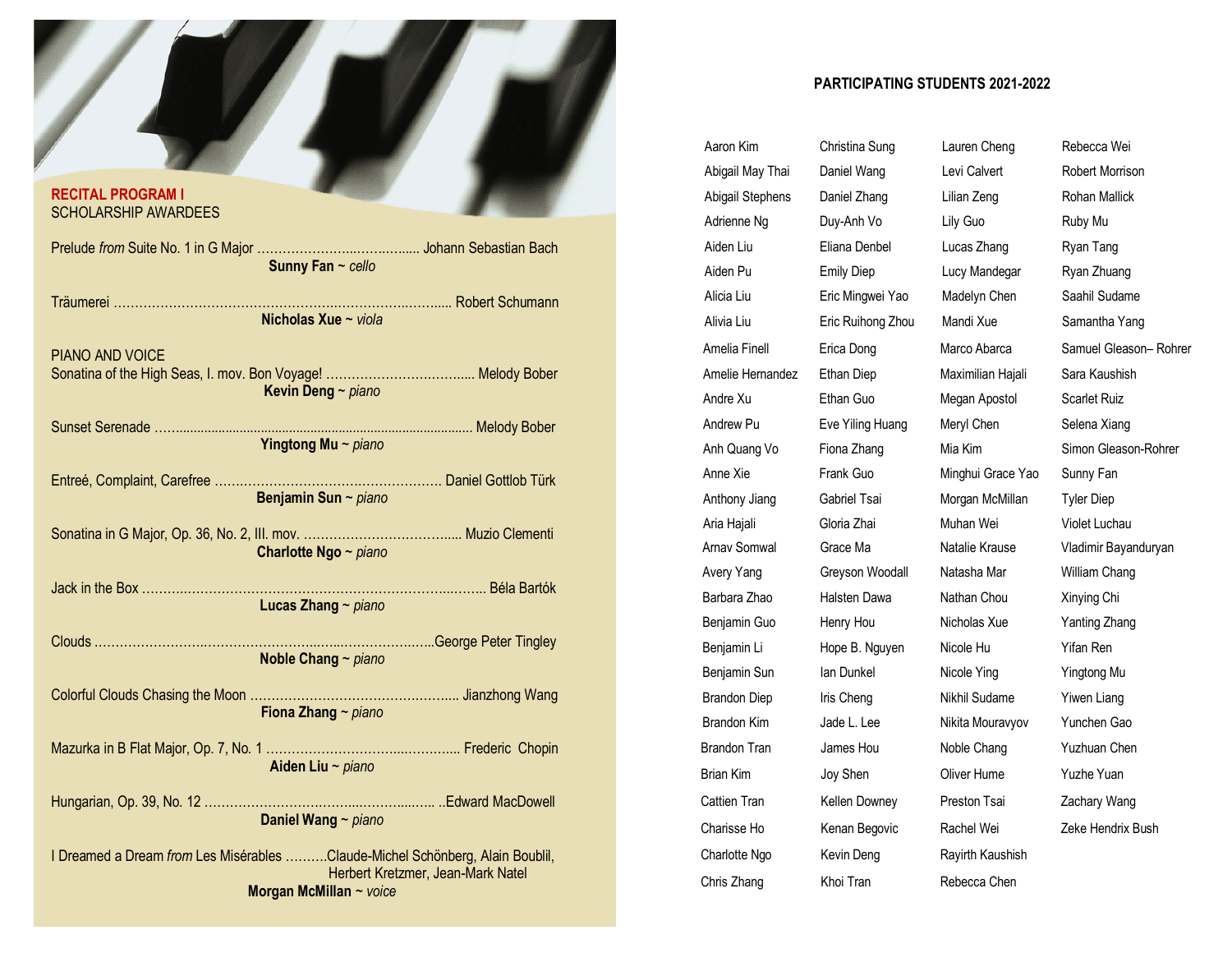# **PARTICIPATING TEACHERS & STUDIOS 2021-2022**

Anna Vasilyeva Belinda Juang Cindy Chen Erica Calvert Emily Mahumed Fei-Fei Soong Hua Wang Lu-Yan Guo Magdolna Bornemisza Michael Yoshimi Rowena Asuncion Sonya Schumann Suli Xue Yauheniya Boldyshava

| Anh Quang Vo ~ piano                                                                                        |
|-------------------------------------------------------------------------------------------------------------|
|                                                                                                             |
| Nicole Hu $\sim$ piano.                                                                                     |
|                                                                                                             |
| Ian Dunkel $\sim$ piano<br><b>RECITAL PROGRAM II</b>                                                        |
| <b>STRINGS</b>                                                                                              |
|                                                                                                             |
| Chris Zhang $\sim$ cello                                                                                    |
|                                                                                                             |
| Tyler Diep $\sim$ cello                                                                                     |
| Meryl Chen $\sim$ violin                                                                                    |
|                                                                                                             |
| Madelyn Chen $\sim$ cello                                                                                   |
| Preston Tsai ~ cello                                                                                        |
| Abigail Stephens ~ viola                                                                                    |
| Barcarolle<br>Brandon Diep, Ethan Diep, Ethan Guo, Aria Hajali,<br>Anthony Jiang, Joy Shen ~ cello ensemble |
| Jade Lee, Lucy Mandegar ~ violin duet                                                                       |
| Ethan Guo ~ guzheng                                                                                         |
| Amelia Finnell, Lily Guo, Nicole Ying ~ guzheng trio<br>Ethan Guo $\sim$ floor tom drum                     |